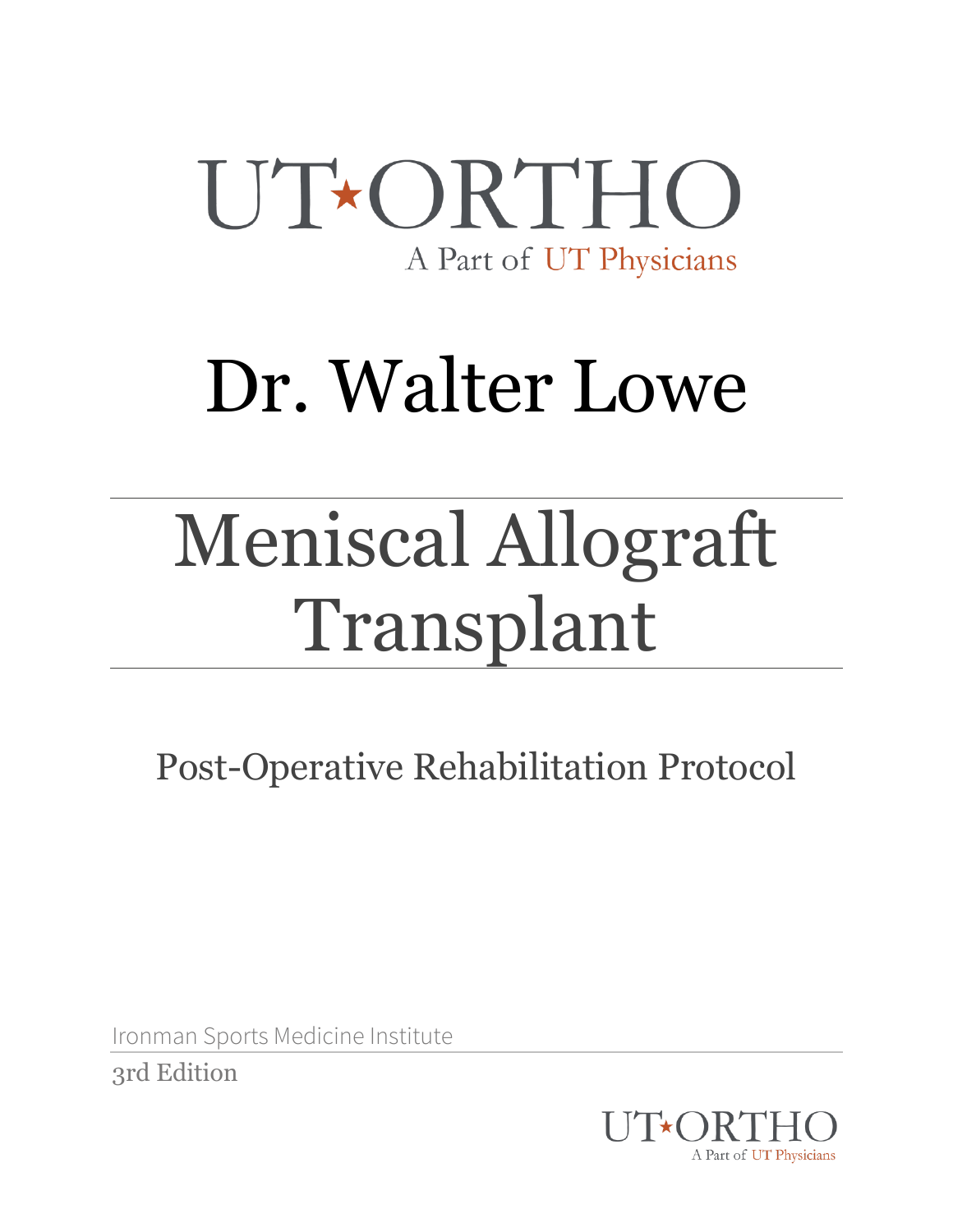### Tips for Successful Recovery

- 1. **Surgical pre-cautions**: Do not change bandages unless instructed by physician. Wear compression hoses on operative limb until crutches are discharged. If you suspect a DVT, contact Dr. Lowe's office immediately at **713-486-6540** or refer to ED immediately. If patient has reactive effusion that does not improve with rest, ice, and compression, contact Dr. Lowe's office.
- 2. Begin **stretching extension** ROM on day one. Achieve full extension ROM by week 2. If not achieved by end of week 4, notify the physician's office.
- 3. Address **quad activation** early and focus on isolation of quadriceps activation. Use surface emg, NMES, and tactile cueing to isolate quadriceps. Be aware of co-contracting from hamstrings, and ensure proper form. Do not progress to standing activities if patient is unable to achieve isolated quad set in long seated position. Goal is to achieve heel lift with a quad set.

\***Dosing quad sets**: 10 minutes of 10 second squeeze/10 second rest, x5 times a day.

- 4. **Straight leg raises**: Ensure quadriceps is activated and is maintaining contraction throughout the SLR range to eliminate extensor lag. Aim for a calf tap and elimination of extensor lag by week 3. Calf tap: the calf taps/skims the table while the heel stays elevated as the leg descends to starting position.
- 5. Do not force **flexion ROM**, but encourage steady progression. Patellar mobility is imperative. Use gentle soft tissue techniques for areas such as anterior interval/fat pad, quadriceps, hamstrings, and scar management. If 90° of flexion is not achieved by week 4, notify physician's office.
- 6. Start double leg (DL) mini squats and leg press from 0° to 60° initially, then progress to 90° as tolerated. Single leg (SL) activities may be initiated at week 4 with SL leg press and step-ups, then advancing to SL activities as tolerated. **Loaded leg extensions are prohibited**.

\***Squat progressions example**: DL leg press, DL mini squats, DL chair squats, DL body weight squats, SL leg press, SL step ups, Static lunge split squat, SL step downs, SL squats, SL split squat with elevated back leg, walking lunges, SL sit to stands, SL slide outs.

- 7. **Pre-run/pre-jump program** includes tempo-based activities with focus on the deceleration phase such as DL speed squats, DL drop squats, DL "bounce bounce bounce squat", then progress to alternating SL drop squats. Also, intermittently increase the tempo of regular strengthening exercises to align with the timing requirements of jogging and jumping.
- 8. **Walk/Jog program**: **MD approval require**d. Begin on treadmill with 2- 3 days per week. Begin with 1:1 or 2:1 walk to jog ratios, (ie. 1 min walk to 1 min jog or 2 min walk to 1 min jog). Then progress each week by 1 min jog until 12-15 min of jogging is achieved.
- 9. **Plyometric program**: **MD approval required**. Begin with small DL jumps, jump rope, and small depth jump landings& box jumps. Progress box height as skill is mastered. Ensure equal weighted DL take-off and landing before progressing to SL plyometrics. Initiate SL plyometrics with alternating L and R landings in place and then advance to SL hops. Begin a sportsmetric based plyometric program when released by surgeon.
- 10. **Isokinetic protocol**: After 16 weeks and with MD approval, may begin training and testing with 300°/sec and progress to 180°/sec. Do not proceed if patient has history of anterior knee pain.
- 11. **Return to Play Progression:** a graded re-exposure is essential. Return to non-contact practice, return to contact practice, return to scrimmage, return to interval play, return to full time play.

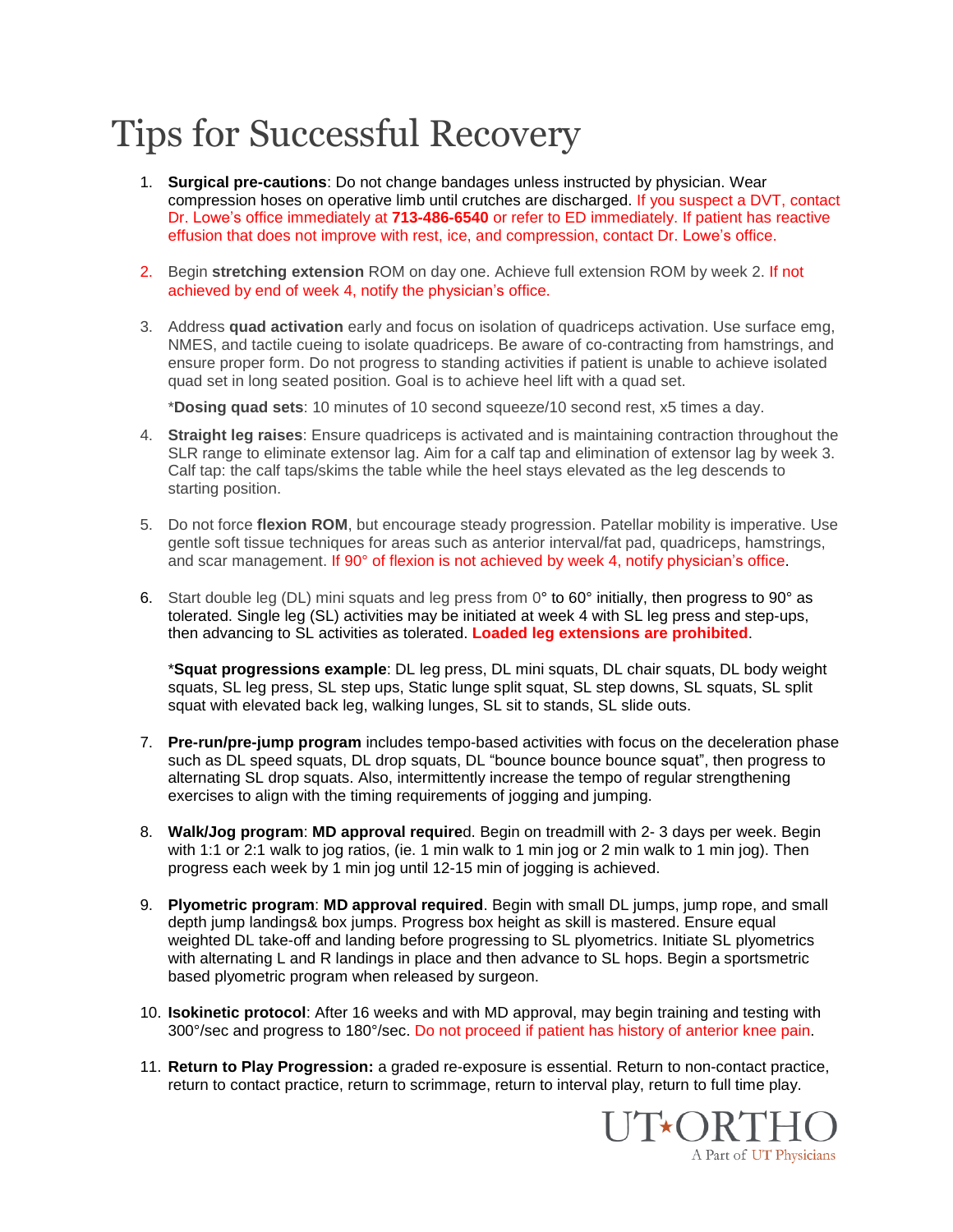### **PHASE 1 - ACUTE (0-6 Weeks)**

### **PHASE GOALS: PROTECT GRAFT, RESTORE AMBULATION & ADL STATUS RANGE OF MOTION**

- 0-1 Week Full extension and progress flexion to 60°
- 1-4 Weeks Maintain full extension and progress to 90°
- 4+ Weeks Gradually progress flexion to 120°

### **WEIGHT BEARING**

- 0-2 Weeks Toe Touch Weight Bearing
- 2-4 Weeks Partial Weight Bearing
- 4+ Week FWB with symmetrical gait

### **BRACE & CRUTCH USE**

- 0-1 Week -- Brace locked in 0° extension
- $\bullet$  1-2 Weeks -- Unlock brace 0° to 60°
- $\bullet$  2-4 Weeks Unlock brace 0 $\degree$  to 90 $\degree$
- 4-6 Weeks -- Brace unlocked to full if good quad control and full extension
- 6+ Weeks -- D/C crutches when gait is normal; D/C brace for home ambulation; continue for community ambulation until MD approval to D/C

#### **STRENGTHENING**

- Quad sets, straight leg raises, hip abduction
- 4+ Weeks: Pre-gait, TKEs, calf raises, static balance, mini squats
- 4+ Weeks: Stationary biking: must be > 110° knee flexion

### **CRITERIA FOR FULL AMBULATION**

- • **> 0 DEG KNEE EXTENSION & 90 DEG KNEE FLEXION**
- **> 30 STRAIGHT LEG RAISES WITHOUT LAG**
- **MINIMAL EFFUSION/PAIN, & SYMMETRICAL GAIT WITHOUT A LIMP**
- • **MD OR PT APPROVAL**

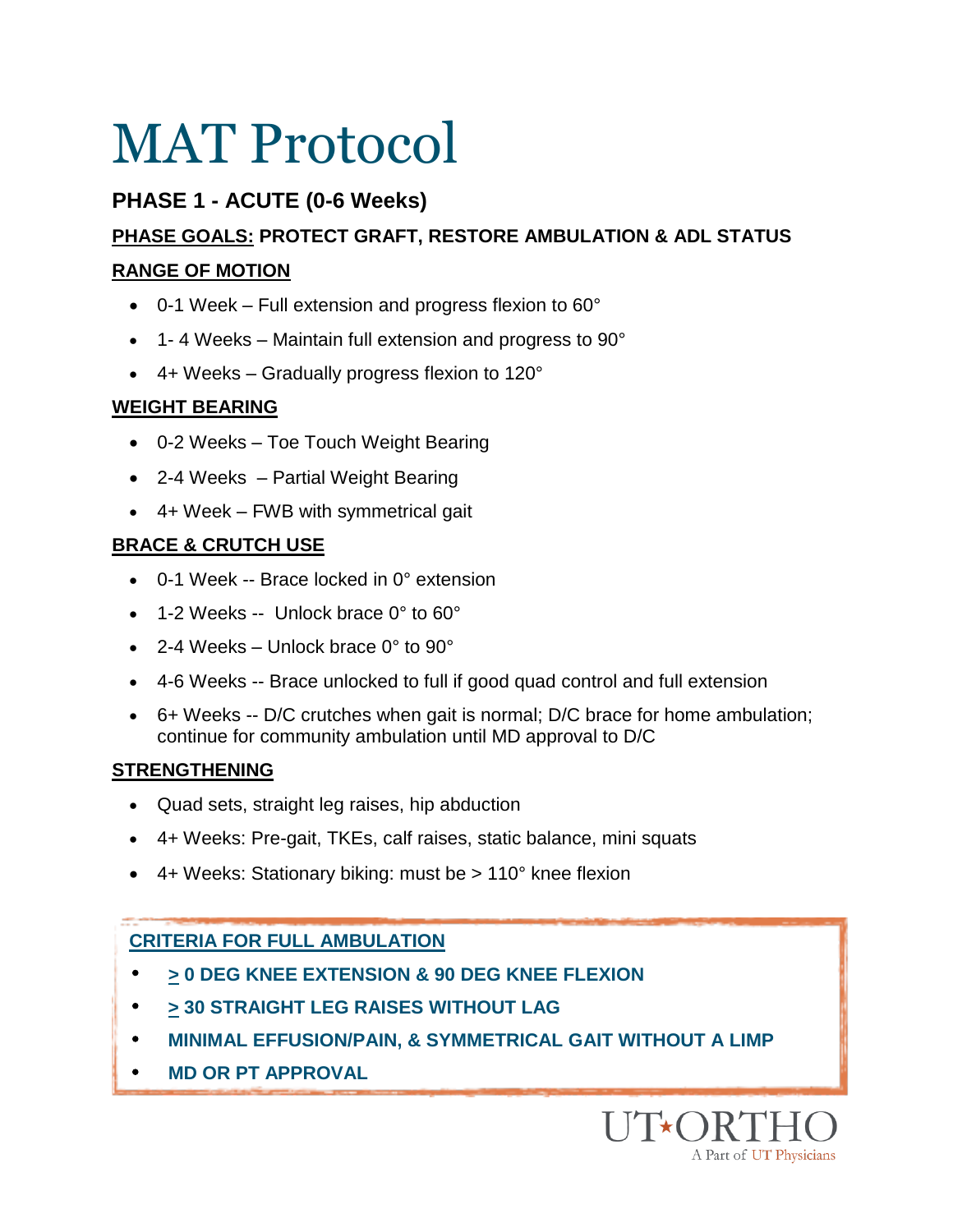### **PHASE 2 – STRENGTH (6-20 Weeks)**

### **PHASE GOALS: IMPROVE STRENGTH AND PROTECT THE GRAFT**

#### **RANGE OF MOTION**

6+ Weeks – Maintain full extension and progress to full flexion

### **STRENGTHENING**

- Leg press, step ups, step downs, RDLs, lunges, Bulgarian squats, wall sits
- Squat progression: bodyweight squats  $\rightarrow$  single leg squats
- Advance hip abduction & glut strength: band walks, lateral lunge, reverse lunge, bridges, hip thrusters
- Core exercises: planks, side planks, v-ups, Russian twist, superman
- Balance training: foam pad, balance board, BOSU

### **CONDITIONING**

- Stationary bike: encourage daily biking, may begin interval training if non-reactive
- 12+ Weeks: Elliptical
- 16+ Weeks: Rowing machine
- Swimming: Progress kicking gradually and pain-free, no flip turns

### **CRITERIA FOR PHASE 2**

- • **PAIN LESS THAN 3/10 (WORST)**
- • **WITHIN 2 DEG NORMAL KNEE EXTENSION & 120 DEG KNEE FLEXION**
- **SYMMETRICAL BODY WEIGHT SQUAT**
- **MINIMAL EFFUSION, PAIN, & SYMMETRICAL GAIT WITHOUT A LIMP**

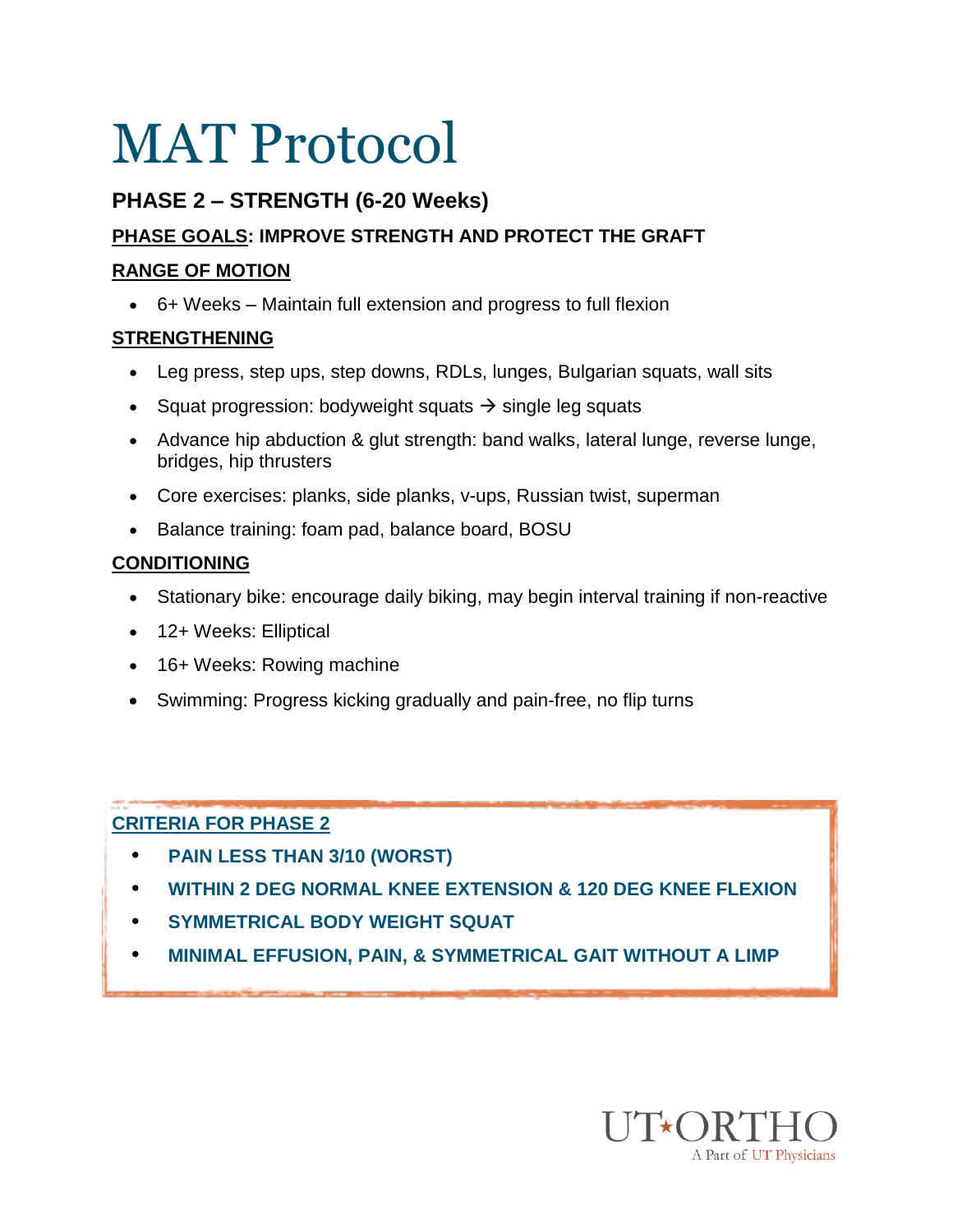### **PHASE 3 – INITIATE JOGGING AND DOUBLE LEG PLYOMETRICS**

### **(20-28 Weeks)**

### **PHASE GOALS: IMPROVE STRENGTH AND INITIATE JOGGING PROGRAM**

### **RANGE OF MOTION**

20+ Weeks – Promote and maintain symmetry

### **STRENGTHENING**

- Gym strengthening: squats, deadlifts, initiate olympic lifting
- SL strengthening: SL squats, sit to stands, ball slams, step ups/downs
- Dynamic core exercises: mountain climbers, planks, pikes, pale off press
- Integrate interval strength circuits & work/rest timed intervals

### **CONDITIONING**

- Stationary bike, elliptical, swimming, & rowing machine
- Initiate dynamic warm-up: frankenstein kicks, leg swings, knee hugs, heel sweeps, heel/toe walks, oil rigs, lateral lunge, hip rotation, inch worm, speed squats
- 24+ Weeks Alter-G treadmill walk/jog progressions: begin with 30"-1' W/J intervals, advance jog time as tolerated, no more than by 1 min each week
- 24+ Weeks Double leg jump rope and shuttle jumps

**CRITERIA FOR JOGGING AND DOUBLE LEG JUMP ROPE : >24 WEEKS**

- **PAIN LESS THAN 3 / 10 (WORST)**
- **WITHIN 2 DEG NORMAL KNEE EXTENSION & 120 DEG KNEE FLEXION**
- **QUADRICEPS & HAMSTRING STRENGTH > 60% NORMAL**
- **LESS THAN 4cm DEFICIT ON SINGLE-LEG SQUAT (ANTERIOR REACH)**
- **AT LEAST 1 MINUTE OF SINGLE LEG SQUATS**
- **MD APPROVAL**

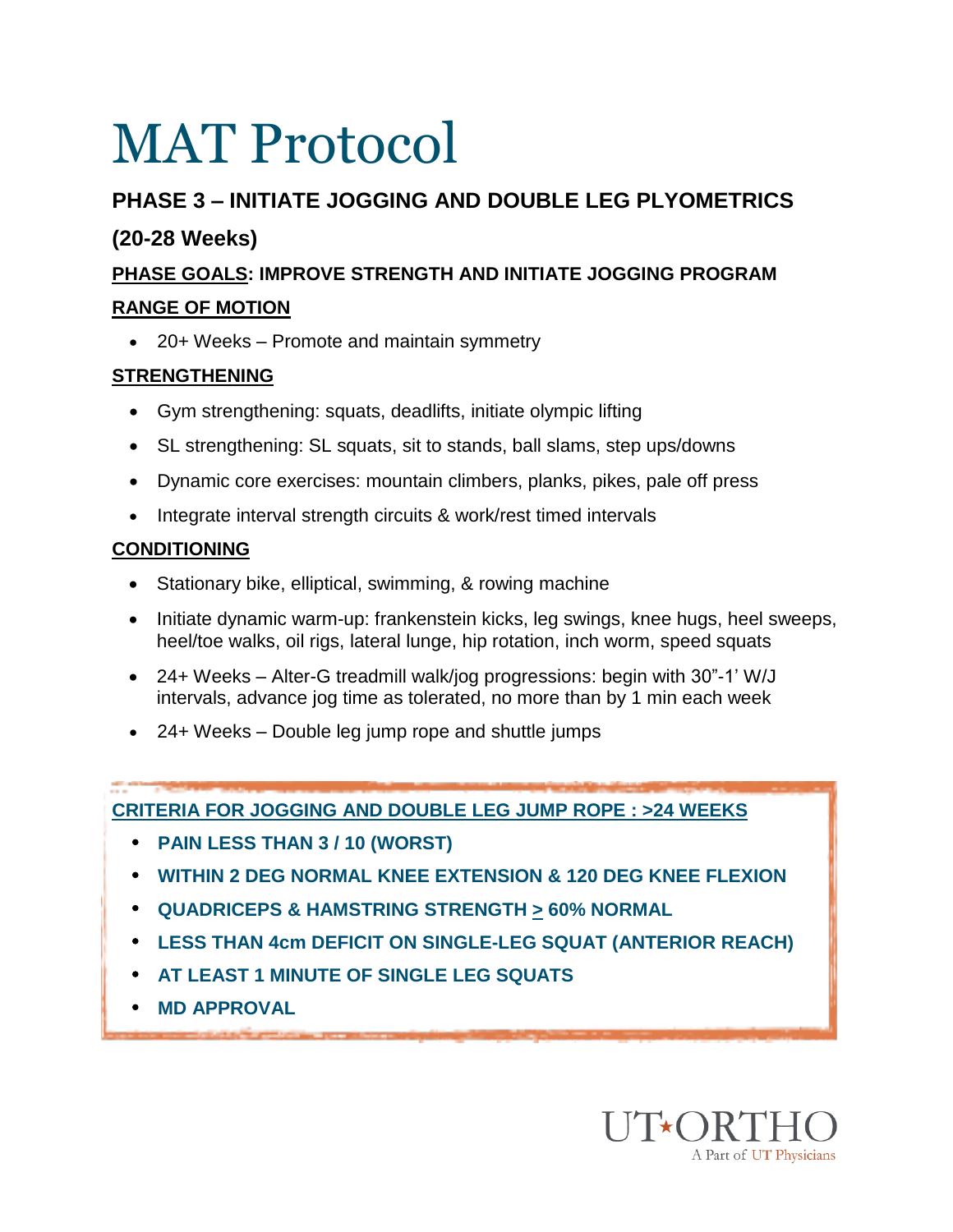### **PHASE 3 – STRENGTH, AGILITY, AND PLYOMETRIC (28-32 Weeks)**

### **PHASE GOALS: INTRODUCE DYNAMIC MOVEMENTS**

### **RANGE OF MOTION**

28+ Weeks – Promote and maintain symmetry

### **STRENGTHENING**

- Gym strengthening: squats, deadlifts, initiate olympic lifting
- SL strengthening: SL squats, sit to stands, ball slams, step ups/downs
- Dynamic core exercises: mountain climbers, planks, pikes, pale off press
- Integrate interval strength circuits & work/rest timed intervals

### **CONDITIONING**

- Dynamic warm-up
- Biking, elliptical, swimming & rowing
- 30+ Weeks Treadmill walk/jog progressions: begin with 30"-1' W/J intervals, advance jog time as tolerated, no more than by 1 min each week

### **PLYOMETRICS & AGILITY:**

- Ladder drills, footwork agility drills
- Double leg plyos: shuttle jumps, jump rope, line jumps, depth jumps, box jumps

### **CRITERIA FOR PLYOMETRICS AND AGILITY**

- **PAIN LESS THAN 2 / 10 (WORST)**
- **QUAD & HAM STRENGTH > 80% NORMAL; > 50% H/Q RATIO FOR FEMALES**
- **AT LEAST 3 MINUTES OF SINGLE LEG SQUATS (RESISTED)**
- **JOGGING >15 MINUTES ON TREADMILL**
- **< 5 ON LANDING ERROR SCORING SYSTEM (LESS)**
- **MD OR PT APPROVAL**

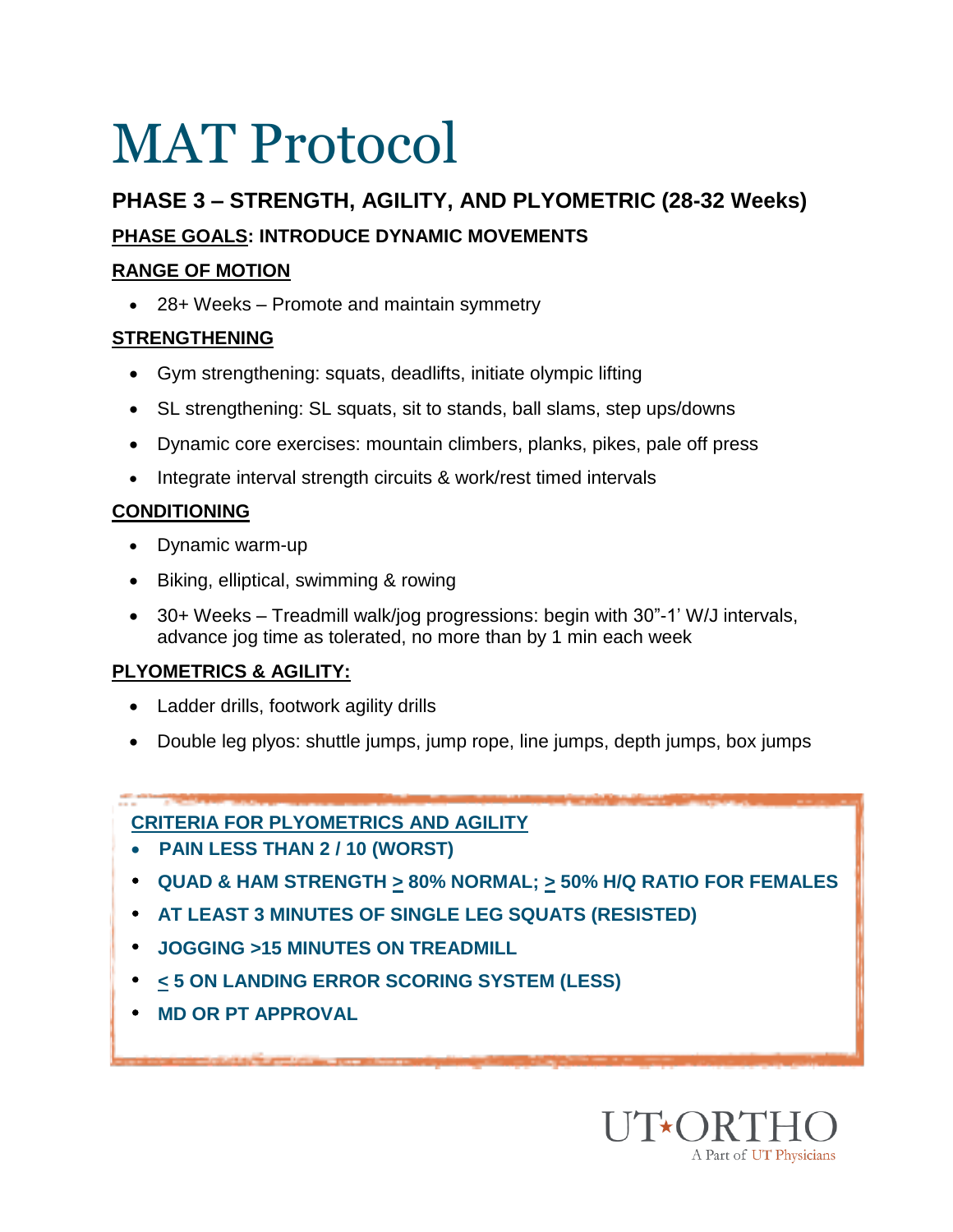### **PHASE 4 – ADVANCED STRENGTH, AGILITY, AND PLYOMETRIC**

### **(32-48 Weeks)**

### **PHASE GOALS: INTRODUCE POWER MOVEMENTS**

### **RANGE OF MOTION**

32+ Weeks - Promote and maintain symmetry

### **STRENGTHENING**

- Gym strengthening: squats, deadlifts, olympic lifting
- Interval strength circuits & work/rest timed intervals
- Dynamic eccentric loading: double & single leg
- Dynamic core: rotational and anti-rotational drills
- Isokinetic training protocols: begin with 300°/sec, progress to 180°/sec

### **CONDITIONING**

- Dynamic warm-up
- Biking, elliptical, jogging, swimming & rowing
- Advance to track workouts: initially jog straights & walk curves, then progress linear speed

### **PLYOMETRICS & AGILITY: DOUBLE & SINGLE LEG**

- Tuck jumps, squat jumps, bounding, SL hop, SL triple hop, SL cross over hop
- Cone drills and change of direction drills: begin with  $< 90^\circ$ , progress to  $90^\circ$  and greater
- High intensity predictable patterned movements

### **CRITERIA FOR ADVANCED AGILITY**

- **PAIN LESS THAN 2 / 10 (WORST)**
- **QUAD & HAM STRENGTH > 80% NORMAL; > 50% H/Q RATIO FOR FEMALES**
- **AT LEAST 3 MINUTES OF SINGLE LEG SQUATS (RESISTED)**
- **JOGGING >15 MINUTES ON TRACK OR PAVED SURFACE**
- **MD OR PT APPROVAL**